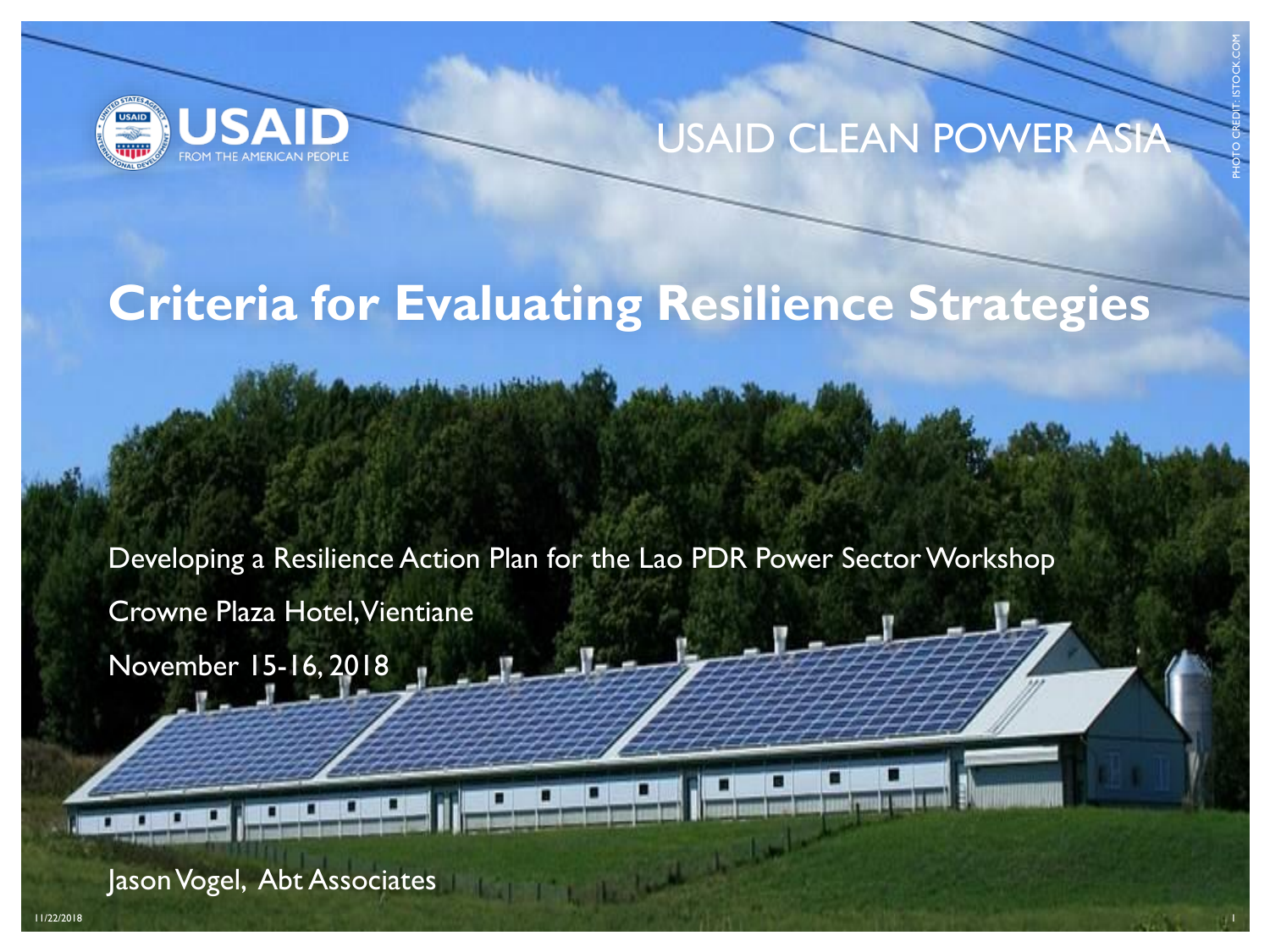## Key messages

- 1. We need a set of criteria to enable us to evaluate power sector resilience strategies, e.g.,
	- *Cost*
	- *Effectiveness*
- 2. We need scoring thresholds for each criterion
	- $-$  *Good* = ?
	- *Fair = ?*
	- *Poor = ?*
- 3. Then we can categorize resilience strategies as:
	- *Do now*
	- *Continue evaluating*
	- *Remove from consideration*
- 4. \*NOT\* a feasibility study or preliminary design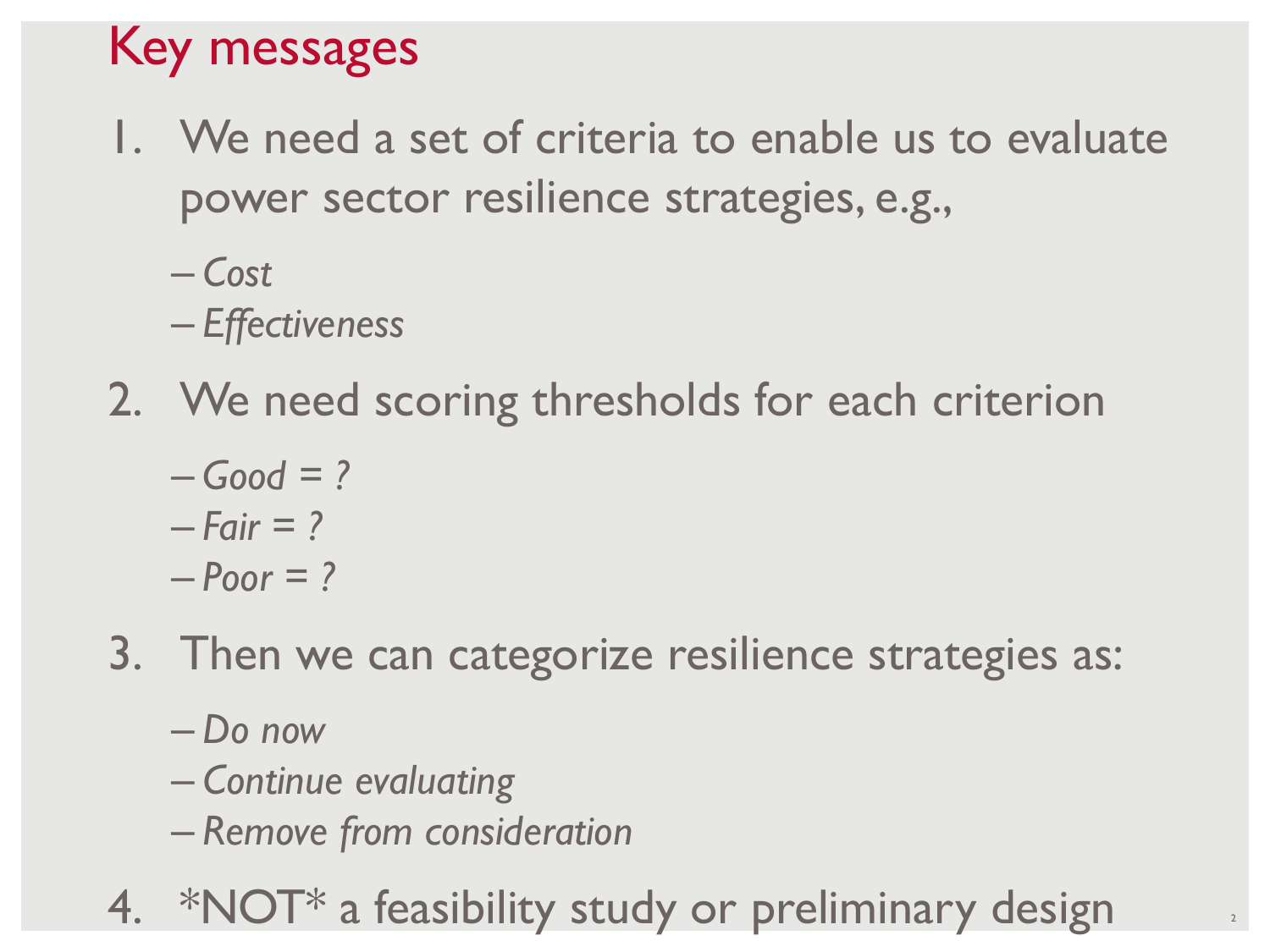#### Many resilience strategies possible for each vulnerability

Example: Power system rules, regulations, and technical standards do not meet current and changing environmental conditions effectiveness

Enact policy to diversify energy supply

\$ 2. Compensate upstream users for watershed services

\$\$

3. Implement more stringent weather forecasting requirements for dam operations



 $= cost$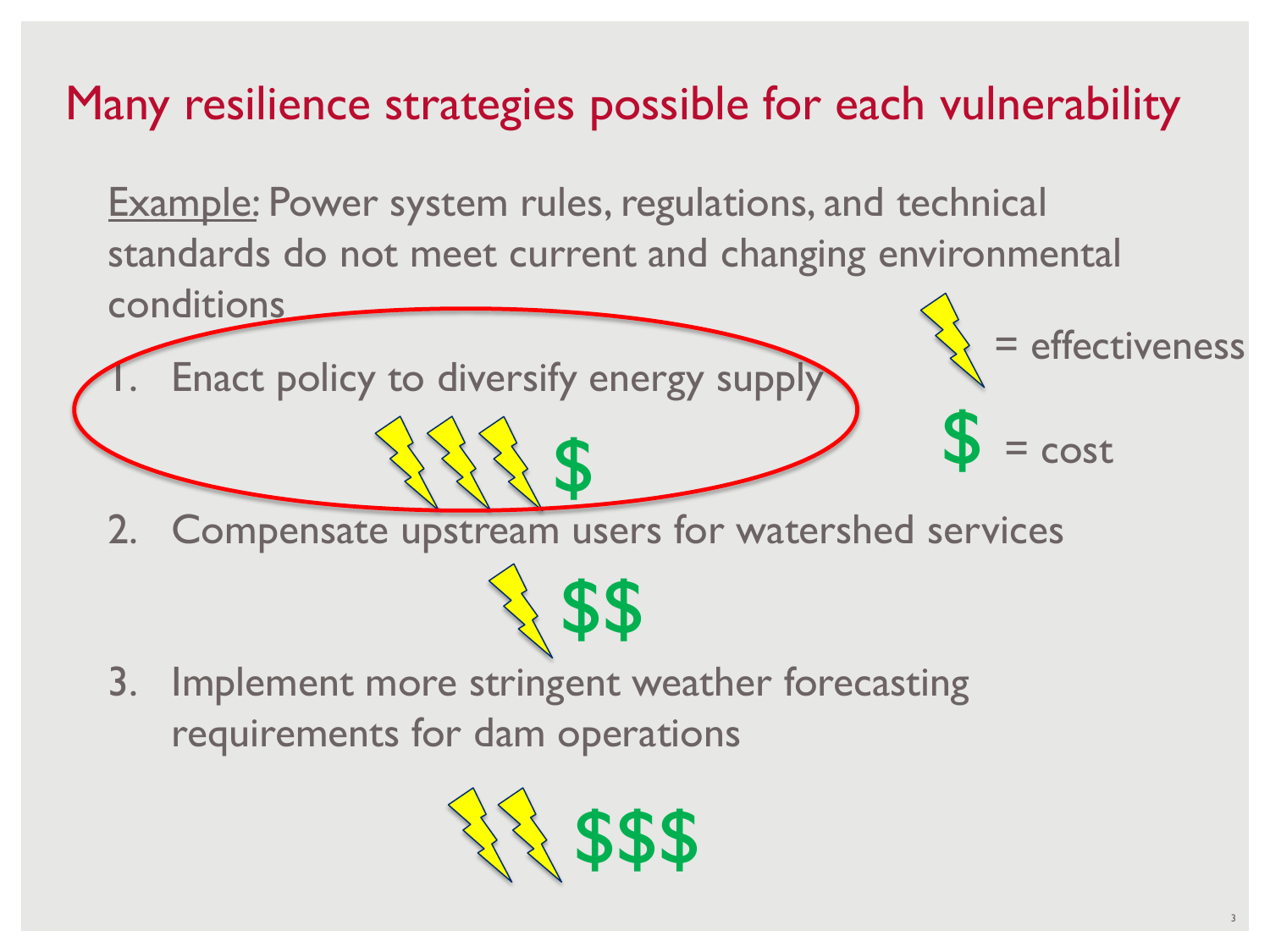#### ข้อเสนอหลักเกณฑ์สำหรับการประเมินกลยุทธ์  $\ddot{\phantom{0}}$ **Lao PDR power sector resilience**

| <b>Criterion</b>                                          | Good                                                                                                                                                                                                        | Fair                                                                                                                                                                                                                                       | Poor                                                                                                                                                                                 |  |
|-----------------------------------------------------------|-------------------------------------------------------------------------------------------------------------------------------------------------------------------------------------------------------------|--------------------------------------------------------------------------------------------------------------------------------------------------------------------------------------------------------------------------------------------|--------------------------------------------------------------------------------------------------------------------------------------------------------------------------------------|--|
| หลักเกณฑ์ต่างๆ                                            | (เป็นข้อเสนอที่ควรพิจารณาอย่างมาก)                                                                                                                                                                          | (เป็นข้อเสนอที่ควรพิจารณาปานกลาง)                                                                                                                                                                                                          | (เป็นข้อเสนอที่ควรพิจารณาน้อย)                                                                                                                                                       |  |
| ้ต้นทุน / แหล่งเงินทุน                                    | น้อยกว่า US\$ 100,000 สำหรับเงิน<br>ลงทุน ค่าใช่จ่ายสำหรับการปฏิบัติงาน และ<br>บำรุงรักษา และ/หรือมีแหล่งเงินทุนอยู่แล้ว                                                                                    | ประมาณ US\$500,000 สำหรับเงิน<br>ลงทุน ค่าใช่จ่ายสำหรับการปฏิบัติงาน และ<br>ู บำรุงรักษาที่มีความจำเป็นและสำคัญ<br>และ/หรือ แหล่งเงินทุนที่อาจมีอยู่หรือหามา<br>ได้                                                                        | มากกว่า US\$1,000,000 สำหรับเงินลงทุน<br>ค่าใช่จ่ายสำหรับการปฏิบัติงาน และบำรุงรักษา<br>และ/หรือ แหล่งเงินทุนที่ยังไม่สามารถหามาได้                                                  |  |
| ระยะเวลาการนำไปปฏิบัติ                                    | l -2 ปี ลำหรับการนำไปปฏิบัติจนแล้วเสร็จ/<br>สมบูณ์                                                                                                                                                          | 2-5 สำหรับการนำไปปฏิบัติจนแล้วเสร็จ/<br>สมบูณ์                                                                                                                                                                                             | มากกว่า 5 สำหรับการนำไปปฏิบัติจนแล้วเสร็จ/<br>สมบูณ์                                                                                                                                 |  |
| ความเป็นไปได้ที่จะนำไปปฏิบัติ<br>ทางด้านเทคนิคและการเมือง | สามารถใช้ผู้เชี่ยวชาญ มาตรฐาน และ<br>เทคโนโลยี่ในประเทศ การออกแบบและการ<br>ผลิต/สร้าง/ประกอบอุปกรณ์ใช้หรือ<br>เครื่องจักรและบริการในประเทศ และ/หรืออยู่<br>ในแผนพัฒนากำลังไฟฟ้า (Power<br>Development plan) | ้อาจจำเป็นต้องใช้ผู้เชี่ยวชาญ มาตรฐาน<br>และเทคโนโลยีจากประเทศในอาเซียน เช่น<br>ไทย อินโดนีเซีย จีนและอินเดีย หรือใน<br>ภูมิภาค และ/หรือมีมุมมองทาง<br>การเมืองสนันสนุนแม้ว่าจะไม่อยู่ใน<br>แผนพัฒนากำลังไฟฟ้า (Power<br>Development plan) | ้จำเป็นต้องใช้ผู้เชี่ยวชาญ มาตรฐาน และ<br>เทคโนโลยีจากประเทศตะวันตก/ยุโรป และ/หรือ<br>มีมุมมองทางการเมืองสนันสนุนแม้ว่าจะไม่อยู่ใน<br>แผนพัฒนากำลังไฟฟ้า (Power<br>Development plan) |  |
| ประสิทธิผล<br>(Effectiveness)                             | ลดระดับของความเสี่ยงของจุดอ่อนนั้นๆได้<br>มาก (มากกว่า 70%) หรือลดจำนวน<br>จุดอ่อนได้จำนวนมาก และ <b>/</b> หรือจัดการกับ<br>จุดอ่อนที่มีลำดับความความสำคัญสูงได้                                            | ิลดระดับของความเสี่ยงของจุดอ่อนนั้นๆ ได้<br>อย่างมีนัยสำคัญ (ประมาณ 50%) หรือ<br>ิลดจำนวนจุดอ่อนได้หลากหลาย และ/หรือ<br>จัดการกับจุดอ่อนที่มีลำดับความ<br>ความสำคัญปานกลางได้                                                              | ิลดระดับของความเสี่ยงของจุดอ่อนนั้นๆ ได้น้อย<br>(น้อยกว่า ประมาณ 30%) หรือลดจำนวน<br>จุดอ่อนได้เพียง   อย่าง<br>และ/หรือจัดการกับจุดอ่อนที่มีลำดับความ<br>ความสำคัญน้อยได้           |  |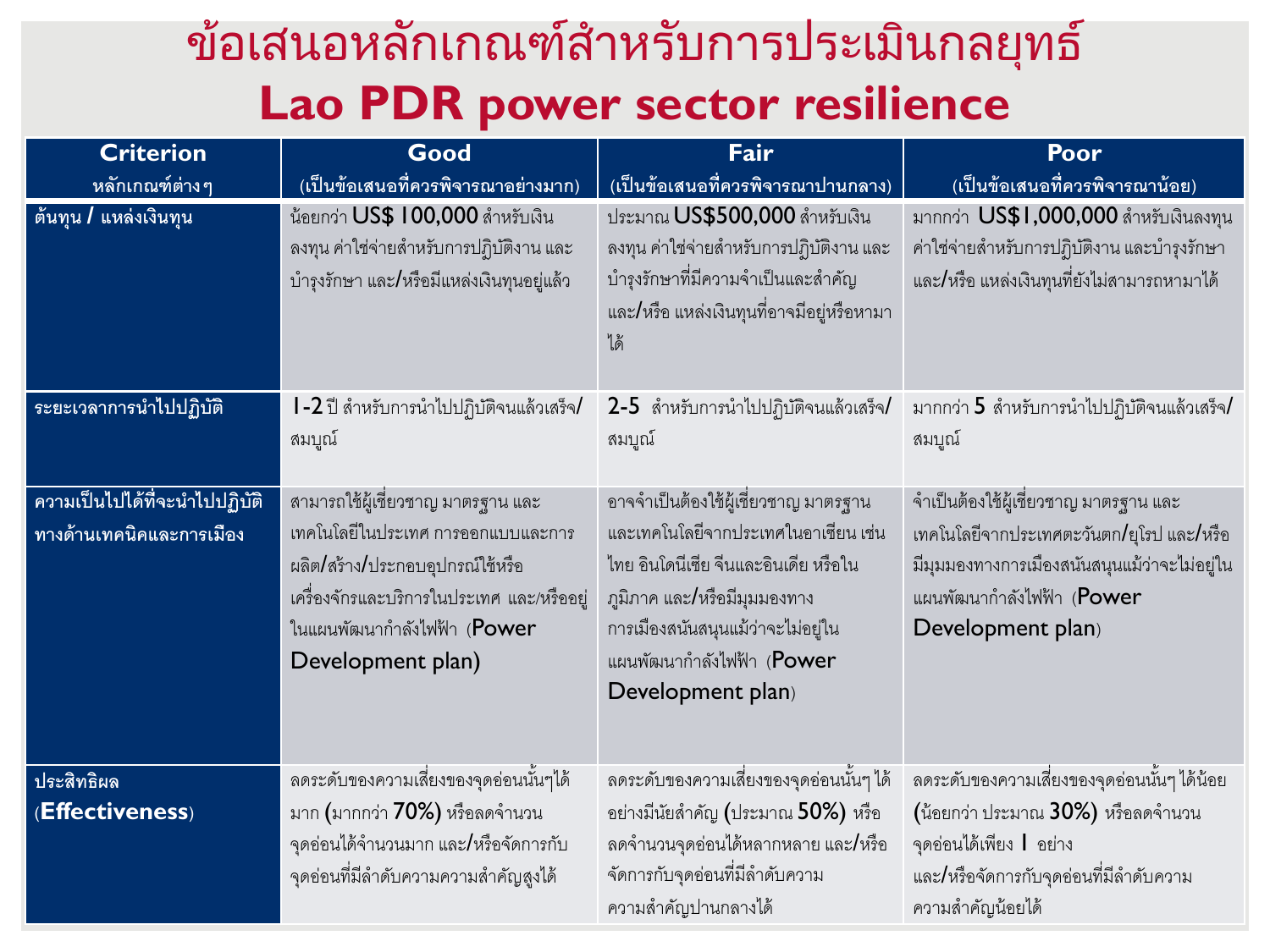## Criterion 1: Cost/finance availability

- Good:
	- <US\$100,000 capital costs
	- Low operations and maintenance costs
	- And/or financing is readily available
- Fair:
	- Approximately US\$500,000 capital costs
	- Significant operations and maintenance costs
	- And/or some financing may be available
- Poor:
	- Approximately US\$1,000,000 capital costs
	- High operations and maintenance costs
	- And/or little to no financing is available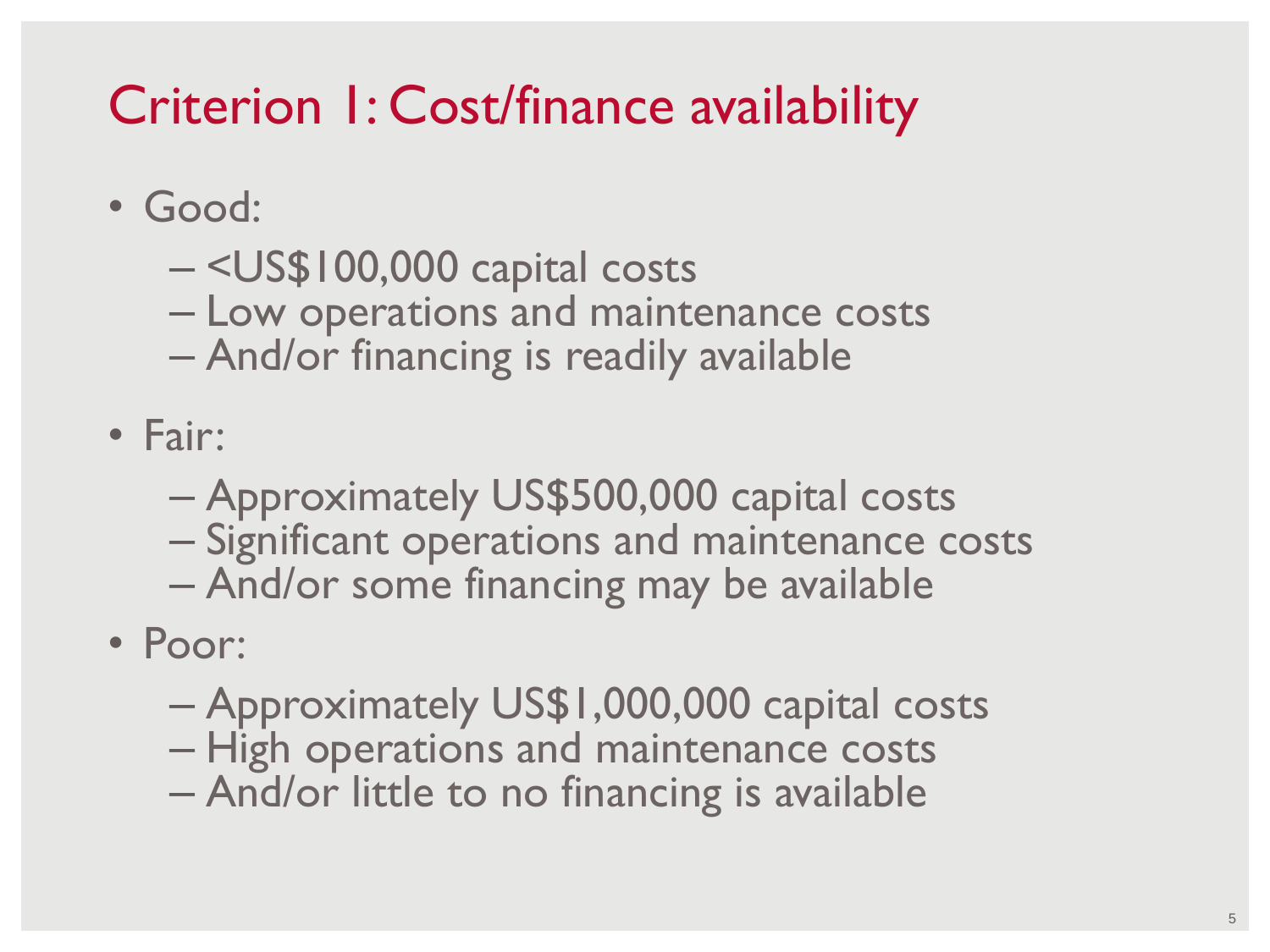### Criterion 2: Implementation timing

- Good: 1-2 years to complete implementation
- Fair: 2-5 years to complete implementation
- Poor: >5 years to complete implementation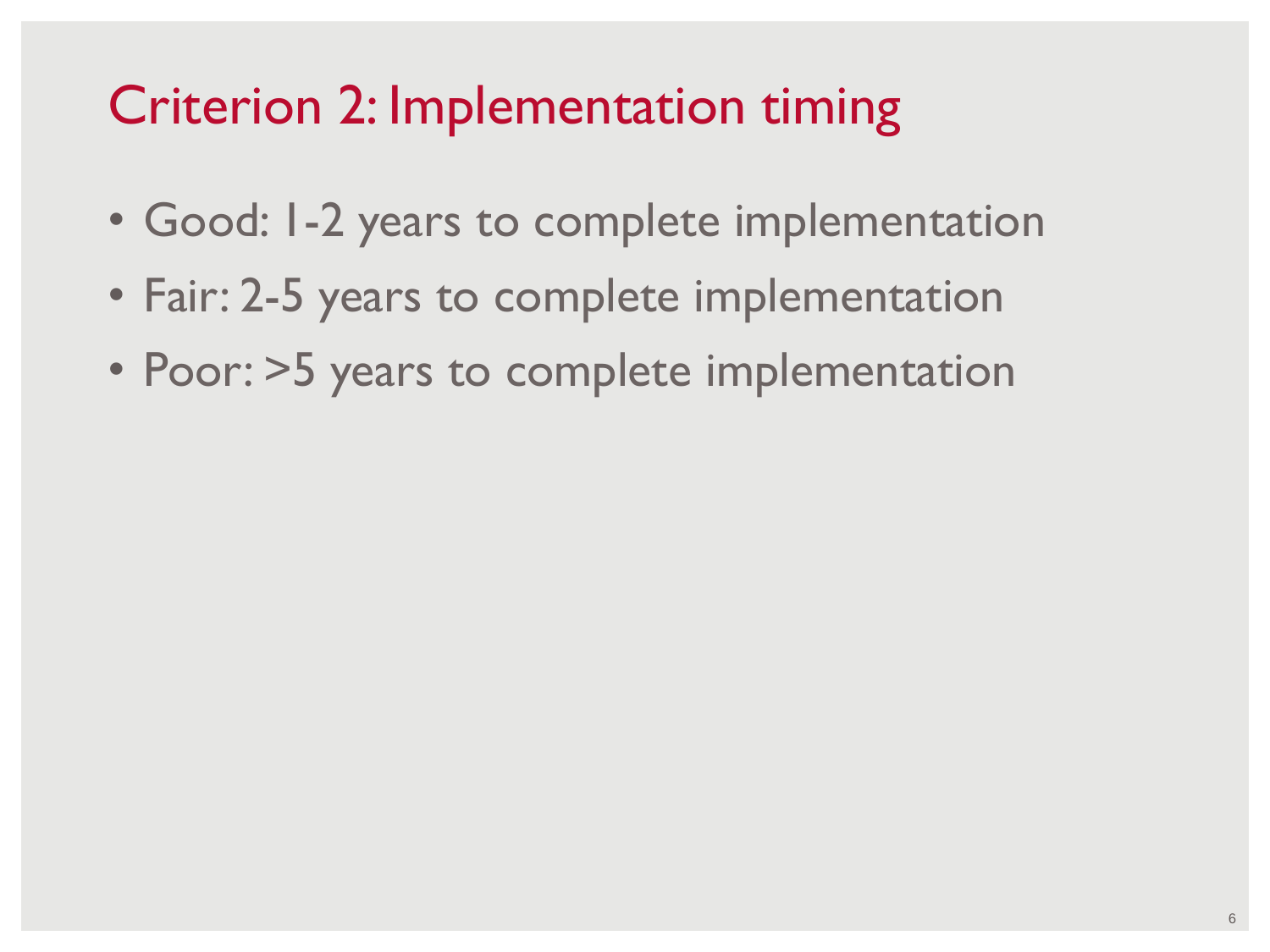## Criterion 3: Feasibility (technical and political)

- Good:
	- Local staff have necessary expertise
	- Local design/manufacturing services available
	- And/or strategy consistent with the Lao PDR power development plan objectives
- Fair:
	- Regional expertise may be necessary
	- Regional design/manufacturing services needed
	- And/or has some political support even if not in the power development plan
- Poor:
	- Leading world expertise needed
	- World-class design/manufacturing services required
	- And/or strategy not consistent with power development plan objectives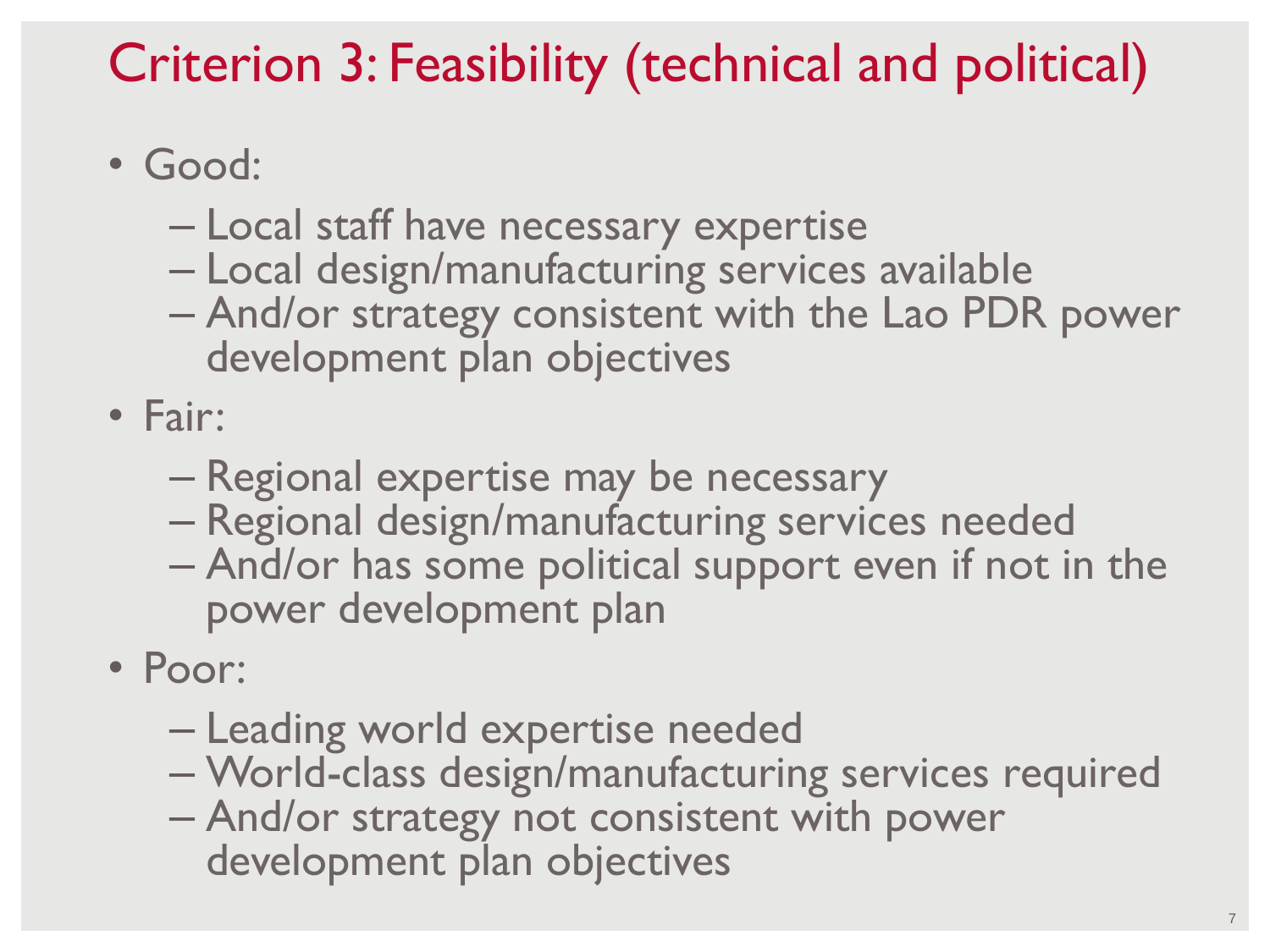### Criterion 4: Effectiveness

• Good:

– Reduces the bulk of risk for a vulnerability (>70%)

- Reduces risk for many vulnerabilities
- And/or addresses a high priority vulnerability
- Fair:
	- Reduces significant risk for a vulnerability (~50%)
	- Reduces some risk for multiple vulnerabilities
	- And/or addresses a medium priority vulnerability
- Poor:
	- Reduces only a little risk for a vulnerability (<30%)
	- Reduces risk for only one vulnerability
	- And/or addresses a low priority vulnerability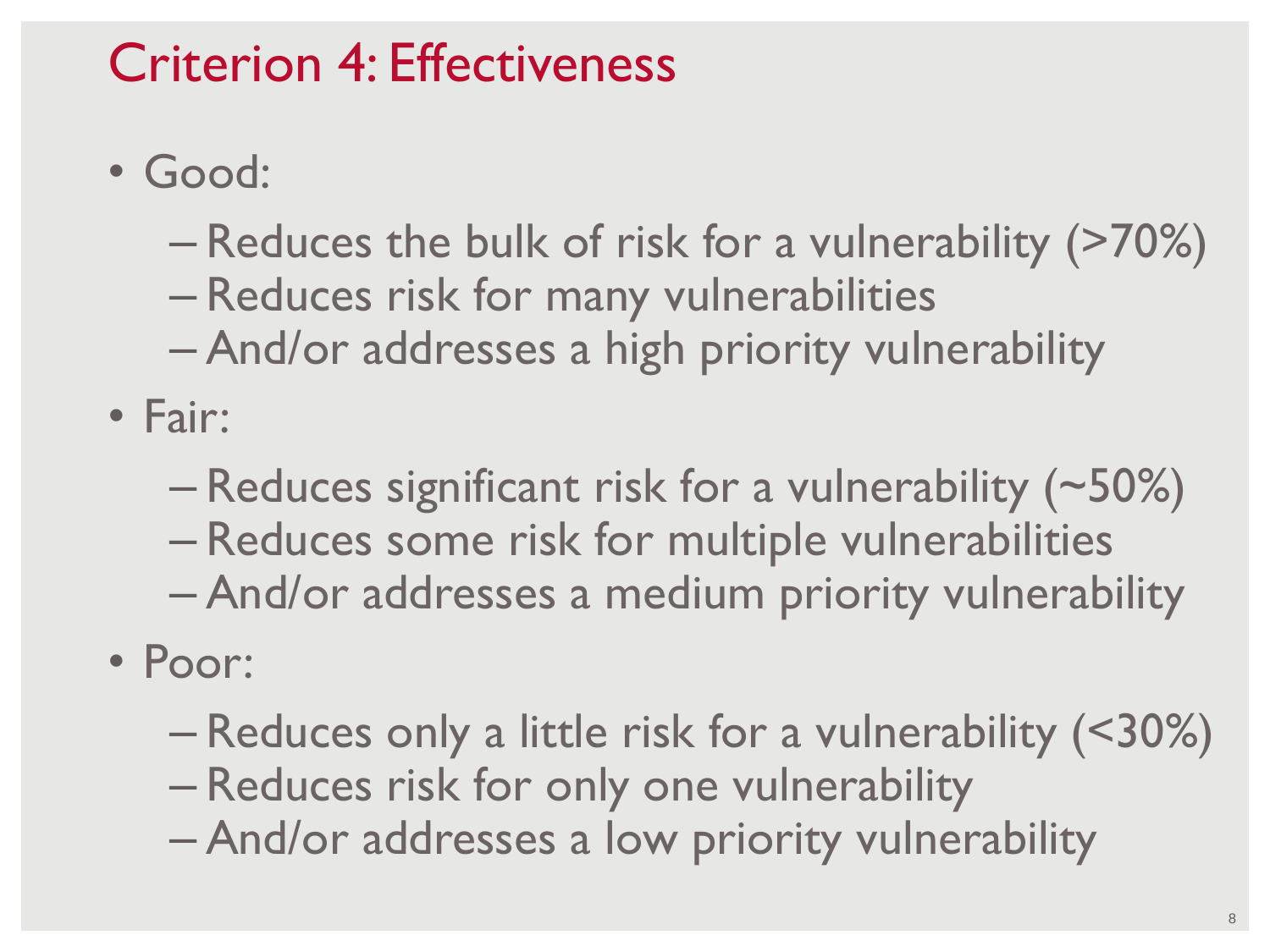#### Coyote Valley Dam: Forecasting for Drought and Flood Control in California

- Increase observations and monitoring of extreme precipitation and flood risk.
- Improve extended weather forecasts for extreme precipitation.
- Improved modeling for reservoir operations.
- Cost: \$300,000 in capital costs, \$10,000/ year for maintenance
- Funding: partially internally funded and partial grant funding
- Effectiveness: reduces uncertainty of drought and flood conditions by 80%
- Feasibility: modeling was contracted with outside entity. Good political support for the project
- Timing: took 16 months to complete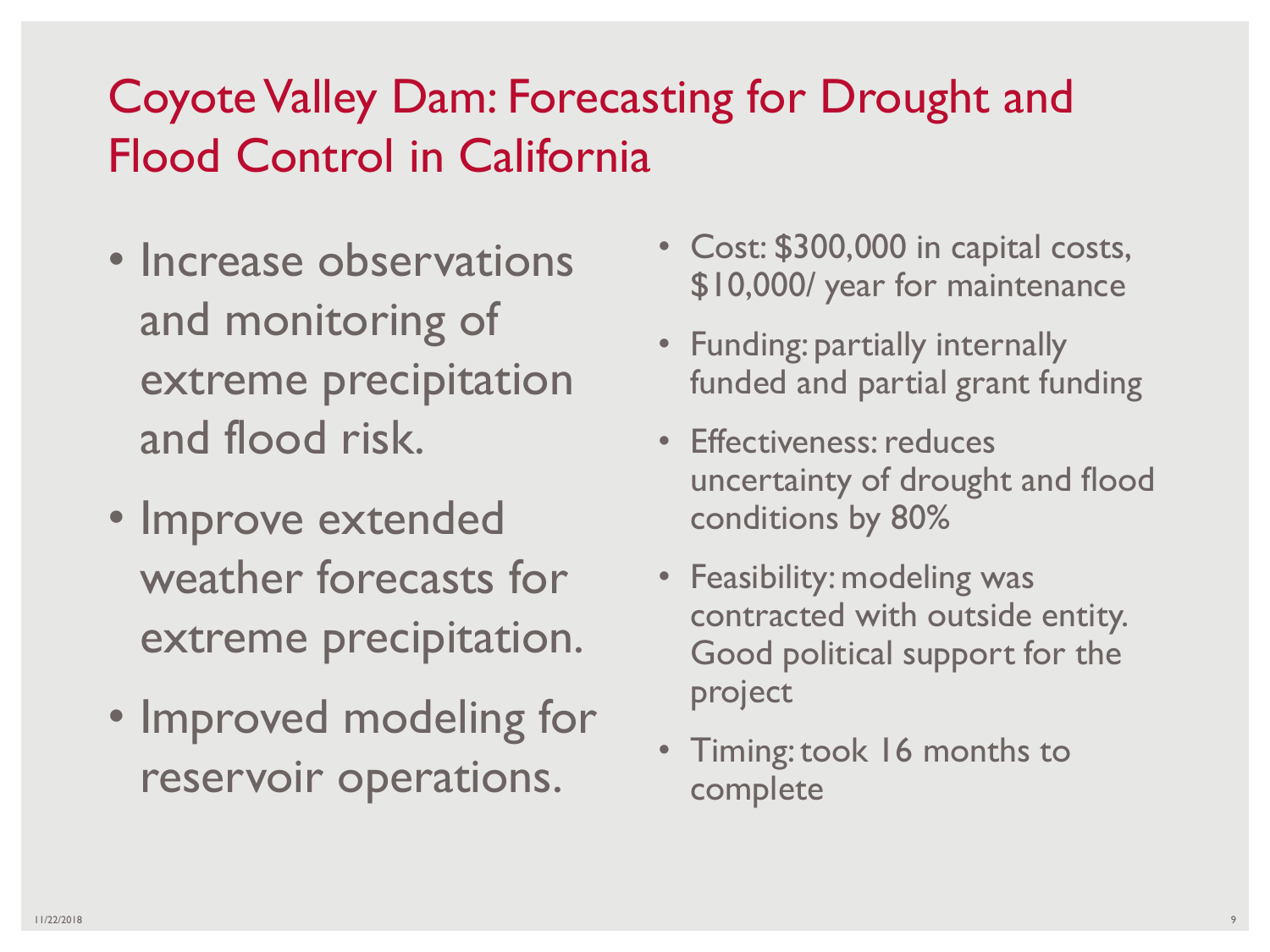#### Payment for Watershed Services in Kenya

- Reduce sedimentation and turbidity for hydroelectric systems
- Pays upstream users to reduce erosion and agricultural runoff
- Reduced sedimentation and turbidity control extends life of hydroelectric systems
- Cost: less than \$15,000 capital costs, \$30,000 in annual costs
- Funding: paid for out of plant O&M budgets
- Effectiveness: reduces turbidity during rain events by 50-60%
- Feasibility: all expertise in country. Good Political support
- Timing: took 9 months to implement and is ongoing.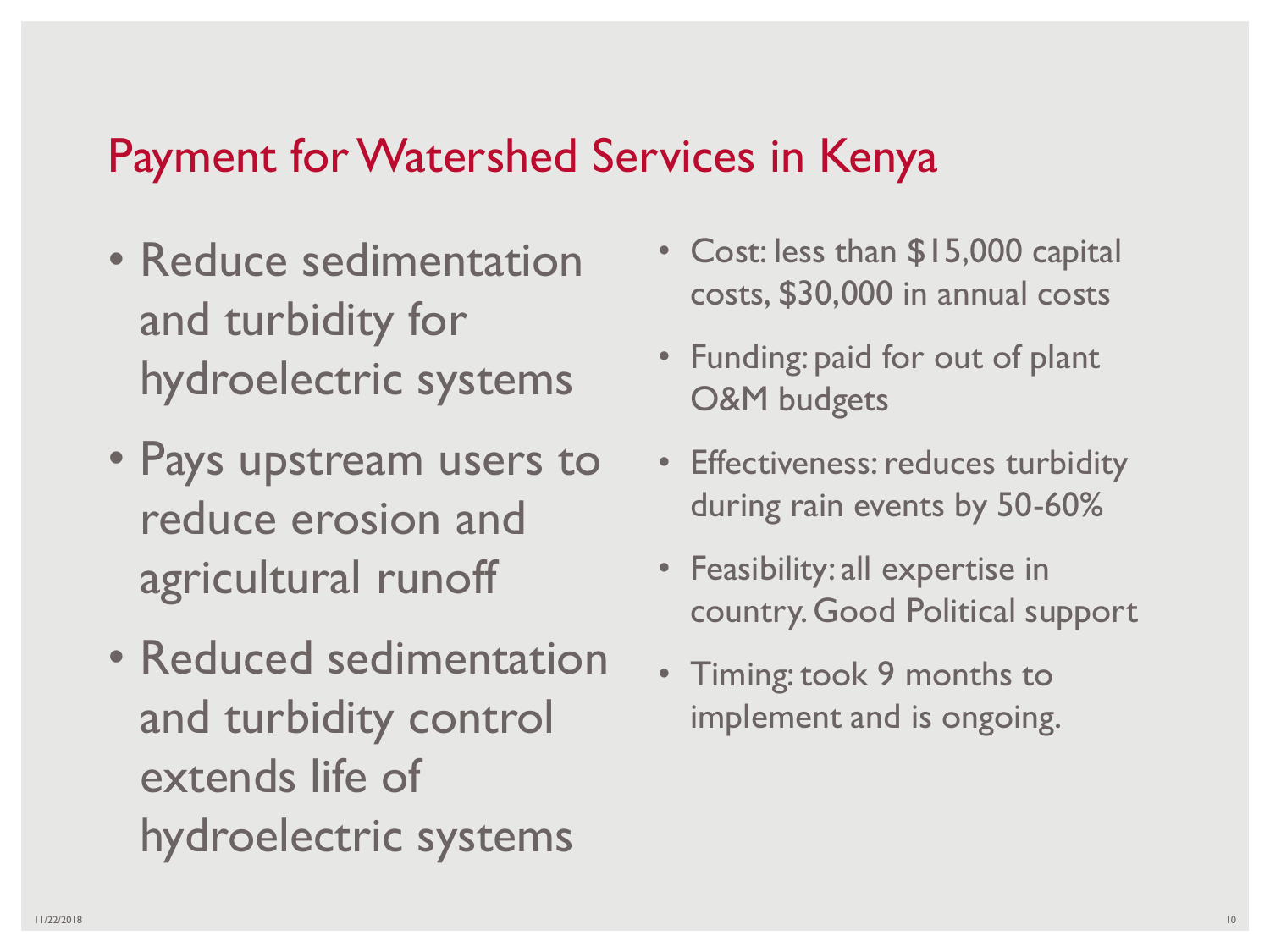## **Discussion**

- 1) Do you agree with the criteria?
- 2) Do you agree with the criteria threshold descriptions (good/fair/poor)?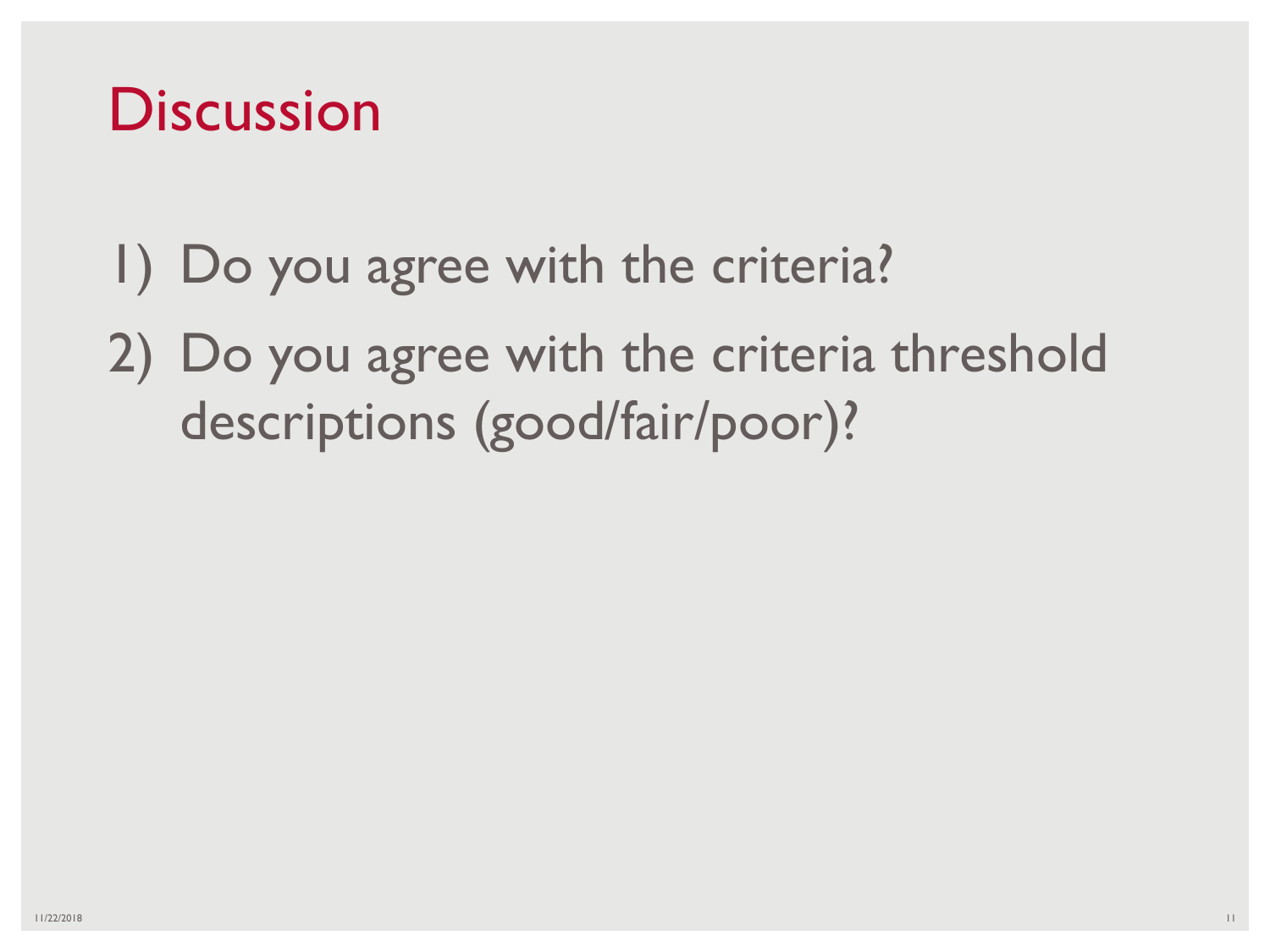#### Extra Slides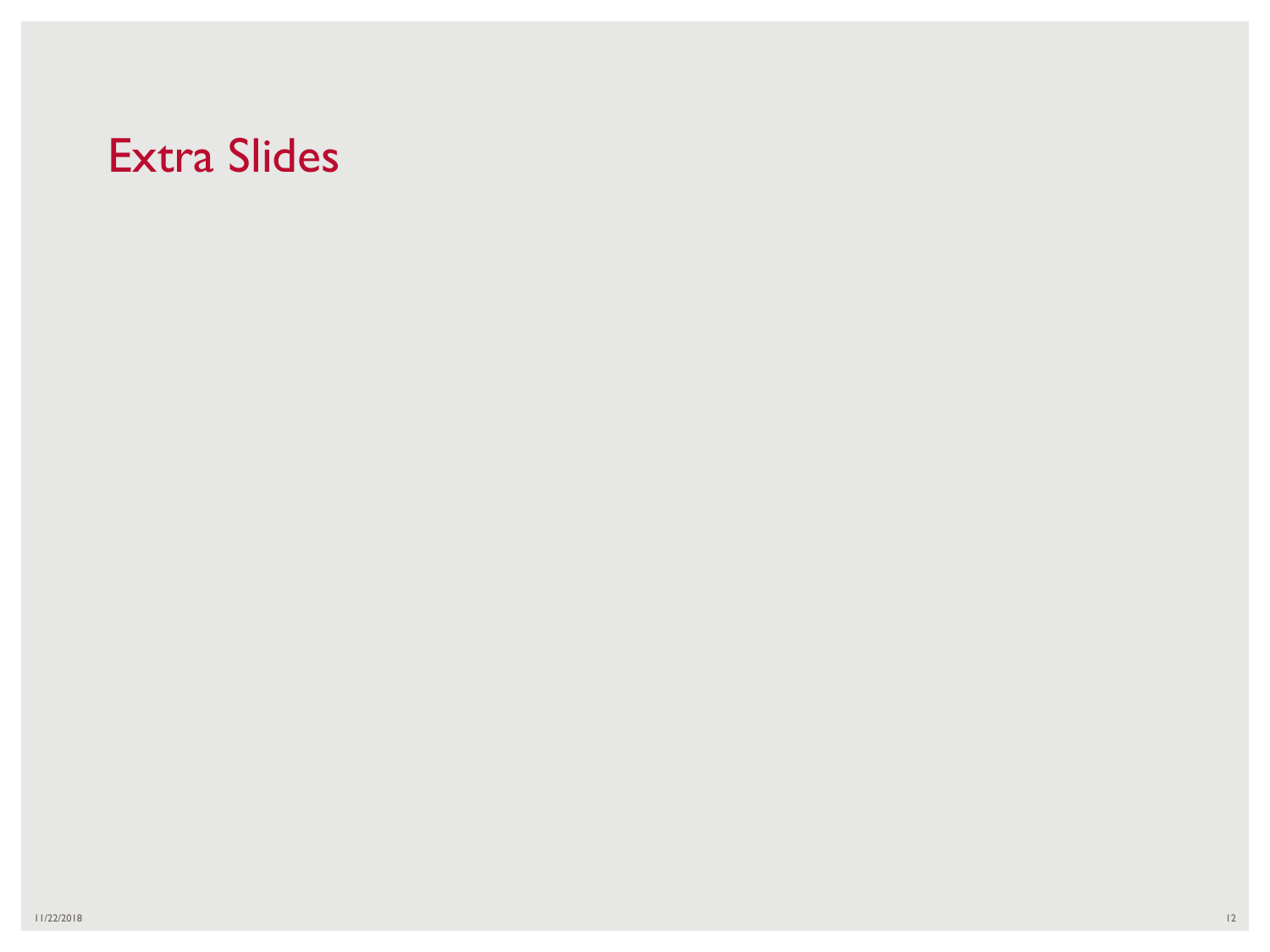## Example from a real case: NREL

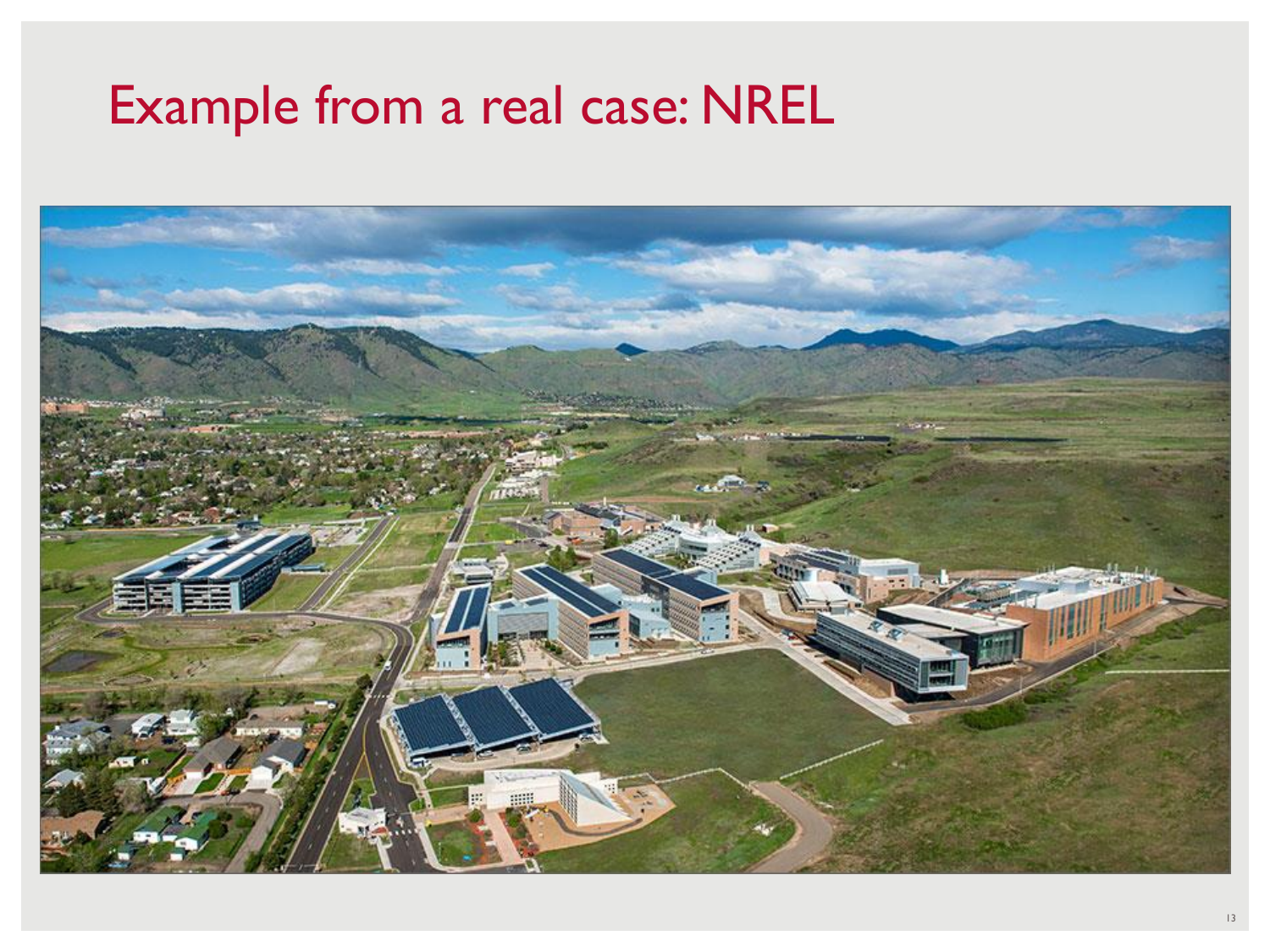## Example criteria thresholds

| <b>Evaluation</b>         | <b>Score: Description</b>                                                                                     |                                                                                                                                      |                                                                                                                        |  |  |  |  |
|---------------------------|---------------------------------------------------------------------------------------------------------------|--------------------------------------------------------------------------------------------------------------------------------------|------------------------------------------------------------------------------------------------------------------------|--|--|--|--|
| criterion                 | Good                                                                                                          | <b>Fair</b>                                                                                                                          | <b>Poor</b>                                                                                                            |  |  |  |  |
| <b>Effectiveness</b>      | The action would<br>most likely reduce the<br>vulnerability's risk.                                           | The action would<br>significantly reduce part<br>or all of the<br>vulnerability's risk                                               | The action would<br>not significantly<br>reduce the<br>vulnerability's risk                                            |  |  |  |  |
| Feasibility               | The action could be<br>implemented                                                                            | The action could be<br>partially implemented<br>or with some<br>reservations                                                         | The action could<br>not be<br>implemented                                                                              |  |  |  |  |
| Cost/source<br>of funding | The action would have<br>Tow costs compared<br>to other actions<br>evaluated and there is<br>a funding source | The action would have<br>moderate costs )<br>compared to other<br>actions evaluated and<br>there is a potential<br>source of funding | The action would<br>have high costs<br>compared to other<br>projects evaluated<br>and there is no<br>source of funding |  |  |  |  |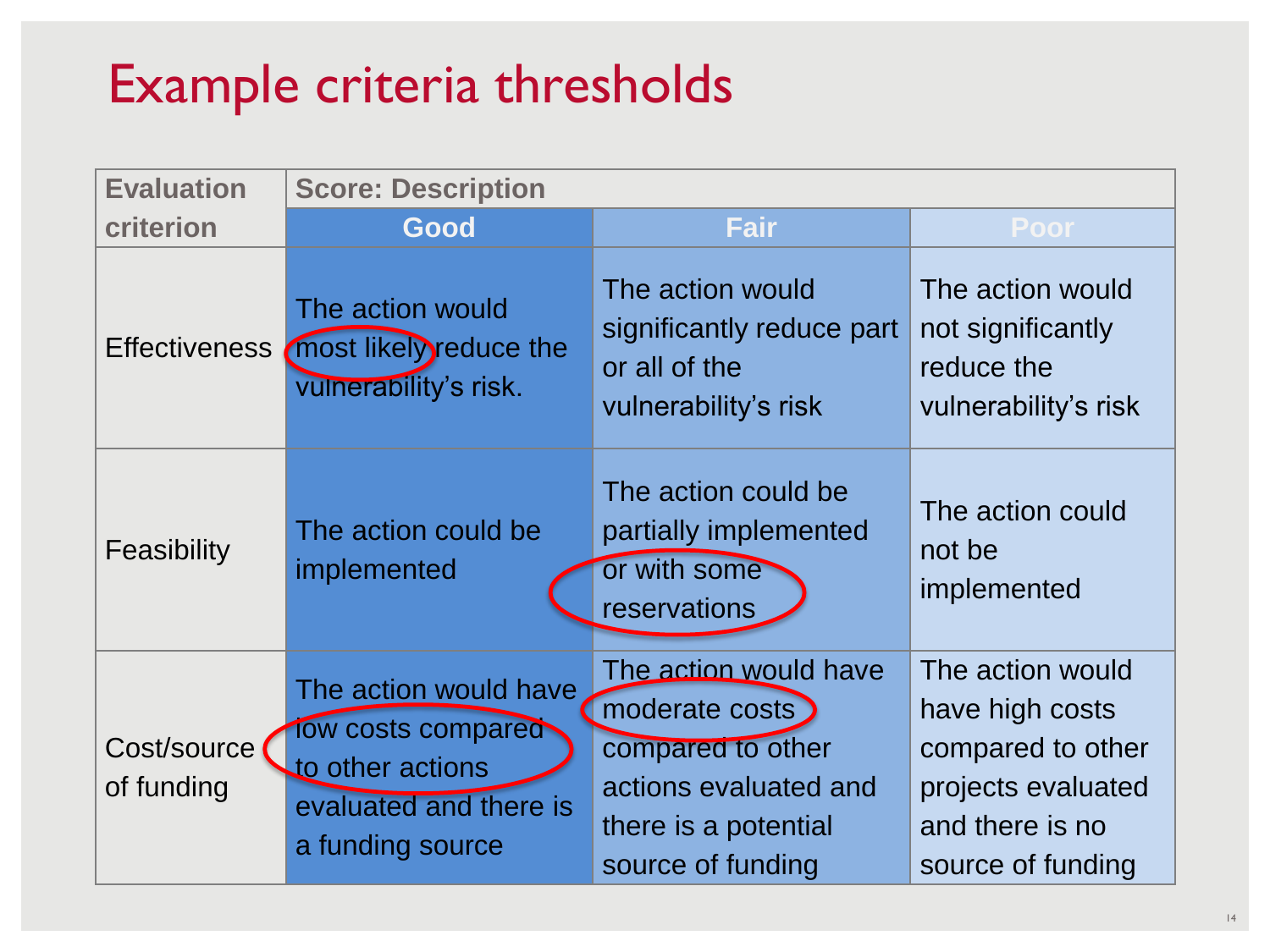## Categorizing resilience strategies

- Strategies categorized as *do now*
	- Costs are low and/or there is an available source of funding
	- Provides a clear benefit under current (and future) climate conditions
	- Can be implemented in the near term
	- Within existing budgetary and statutory authority
	- Local expertise adequate for implementation
	- Eliminates a significant portion of many risks or addresses a high priority vulnerability
- Strategies to *continue evaluating*
	- Need further information before they can be endorsed as do now actions or remove from consideration
- Strategies to *remove from consideration*
	- Strategies that rank poor on critical criteria